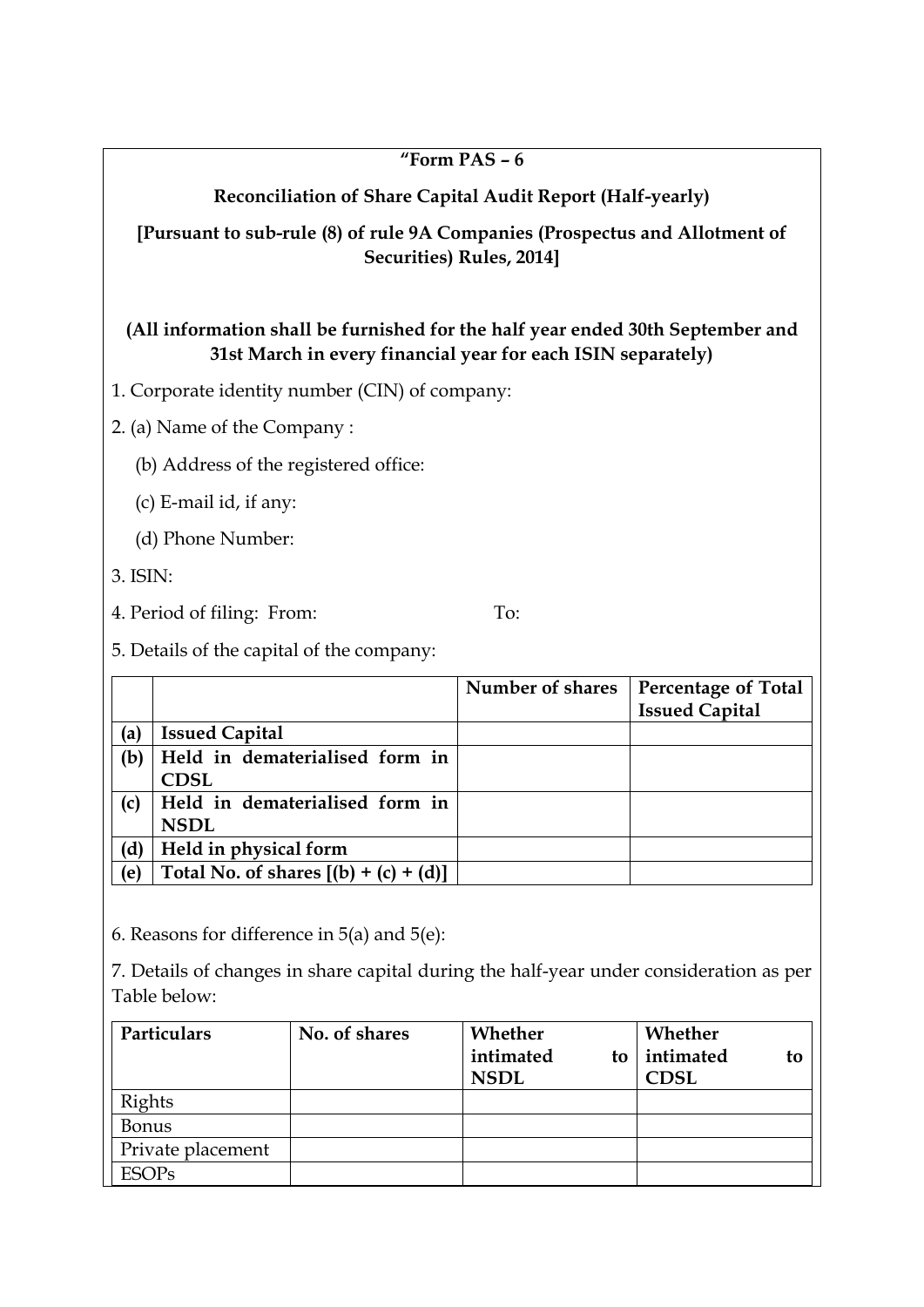| Amalgamation          |  |  |
|-----------------------|--|--|
| Conversion            |  |  |
| Buyback               |  |  |
| Capital Reduction     |  |  |
| Forfeiture            |  |  |
| other<br>(pls.<br>Any |  |  |
| specify)              |  |  |

8. Details of shares held by:-

|            | Demat | Physical | Total |
|------------|-------|----------|-------|
| Promoters  |       |          |       |
| Directors  |       |          |       |
| <b>KMP</b> |       |          |       |

9. (a) Whether the Register of Members is updated (Yes / No ):

(b) If not, the date upto which it has been updated:

10. Whether there were dematerialised shares in excess in the previous half-yearly period (Yes / No ):

11. Has the company resolved the matter mentioned in point no. 10 above in the current half-year? If not, reason why?:

12. Mention the total no. of demat requests, if any, confirmed after 21 days and the total no. of demat requests pending beyond 21 days with the reasons for delay:

| Total No. of demat | No. of   | No. of shares | Reasons for delay |
|--------------------|----------|---------------|-------------------|
| requests           | requests |               |                   |
| Confirmed after 21 |          |               |                   |
| Days               |          |               |                   |
| Pending for more   |          |               |                   |
| than 21 days       |          |               |                   |
|                    |          |               |                   |

13. Name, Address, E-mail and Telephone No. of the Company Secretary of the Company, if any :

14. Name, Address, E-mail, Telephone No. and Registration. no. of the CA/CS certifying this form:

15. Whether there is appointment of common agency for share registry work :

If yes (Name & Address):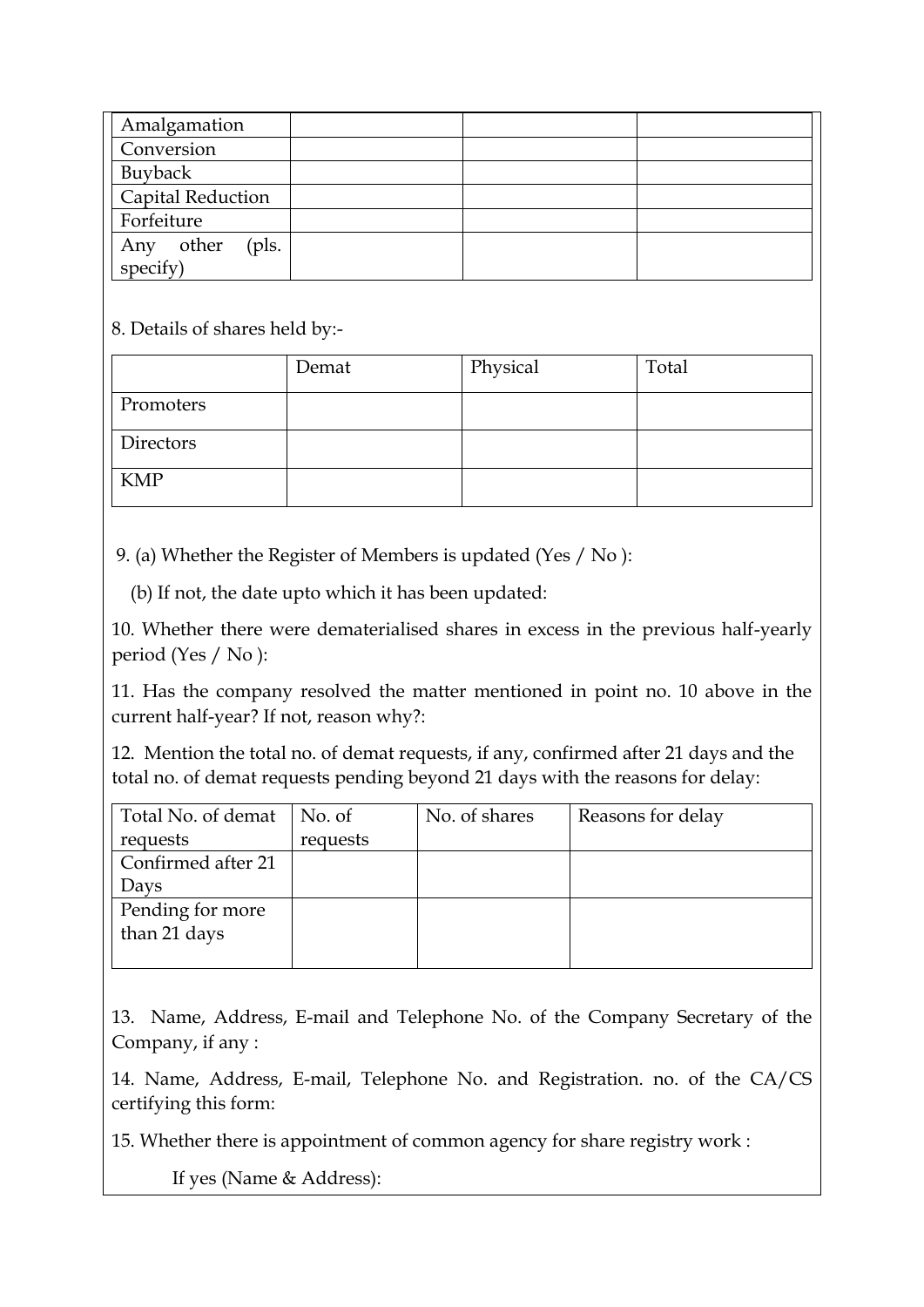16. Any other detail that the professional signing this form may like to provide:

--

## **Verification**

----------------------------------------------------------------------------------------------------------------

I am authorized by the Board of Directors of the Company vide resolution no…………. dated…………… to sign this form and declare that all the requirements of Companies Act, 2013 (18 of 2013), the Depositories Act, 1996 (22 of 1996) and the rules/regulations made thereunder in respect of the subject matter of this form and matters incidental thereto have been complied with. I also declare that all the information given herein above is true, correct and complete including the attachments to this form and nothing material has been suppressed. It is hereby further certified that the professional (Name and Type i.e. C.A/CS) certifying this form has been duly engaged for this purpose.

# **To be digitally signed by**

Designation (to be given) DIN of the person signing the form

## **Certificate by practicing professional**

I declare that I have been duly engaged for the purpose of certification of this form. It is hereby certified that I have gone through the provisions of the Companies Act, 2013 (18 of 2013), the Depositories Act, 1996 (22 of 1996) and rules/regulations made thereunder for the subject matter of this form and matters incidental thereto and I have verified the above particulars (including attachment(s)) from the original records maintained by the Company (name of the company) which is subject matter of this form and found them to be true, correct and complete and no information material to this form has been suppressed. I further certify that:

a. The said records have been properly prepared, signed by the required officers of the Company and maintained as per the relevant provisions of the Companies Act, 2013 and the Depositories Act, 1996 and were found to be in order;

b. All the required attachments have been completely and legibly attached to this form;

c. It is understood that I shall be liable for action under Section 448 of the Companies Act, 2013 for wrong certification, if any found at any stage.

Signature